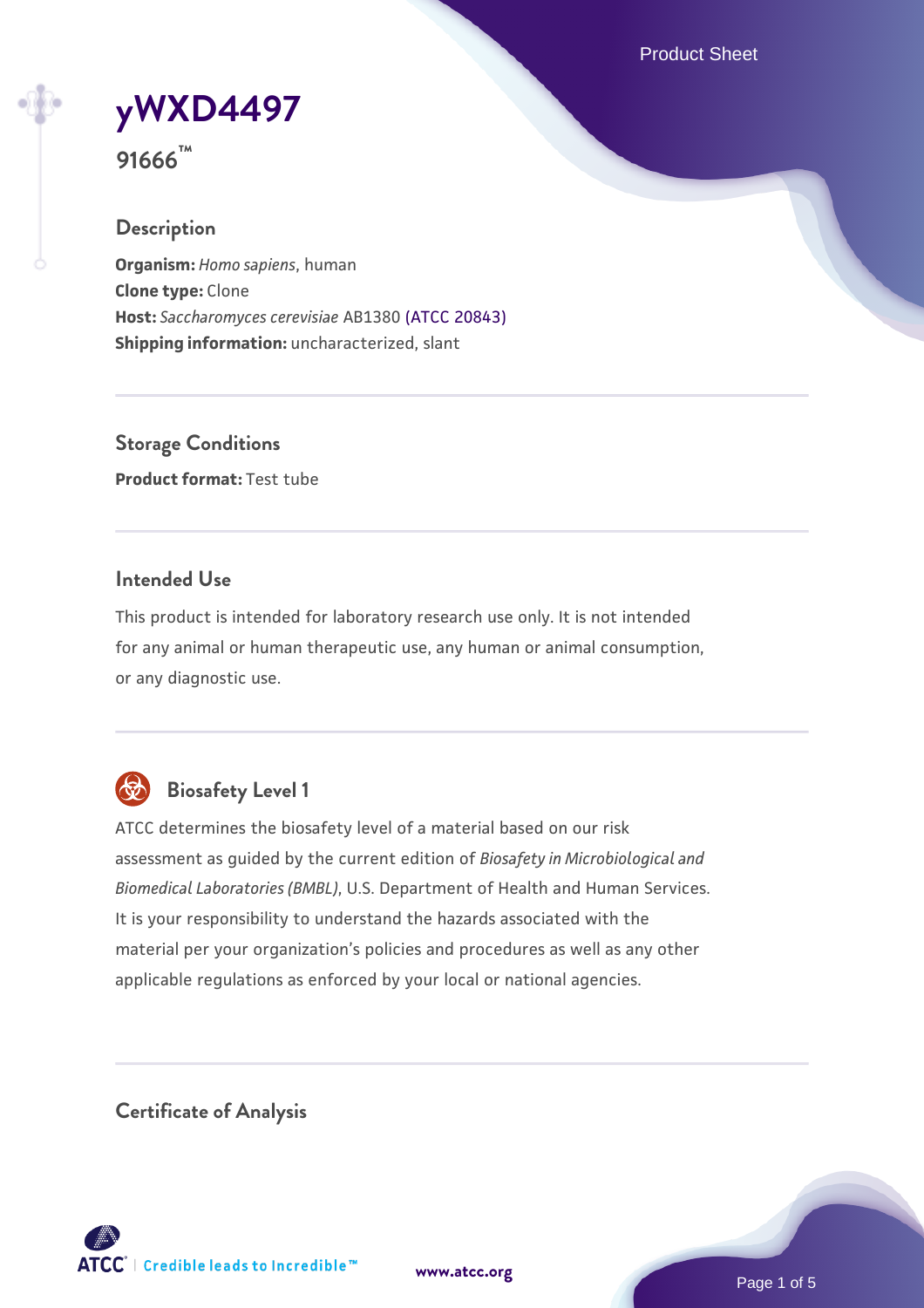

For batch-specific test results, refer to the applicable certificate of analysis that can be found at www.atcc.org.

### **Insert Information**

**Type of DNA:** genomic **Genome:** Homo sapiens **Chromosome:** X X pter-q27.3 **Gene name:** DNA Segment, single copy **Gene product:** DNA Segment, single copy [DXS3470] **Gene symbol:** DXS3470 **Contains complete coding sequence:** Unknown **Insert end:** EcoRI

#### **Vector Information**

**Intact vector size:** 11.454 **Vector name:** pYAC4 **Type of vector:** YAC **Host range:** *Saccharomyces cerevisiae*; *Escherichia coli* **Vector information:** other: telomere, 3548-4235 other: telomere, 6012-6699 Cross references: DNA Seq. Acc.: U01086 **Cloning sites:** EcoRI **Markers:** SUP4; HIS3; ampR; URA3; TRP1 **Replicon:** pMB1, 7186-7186; ARS1, 9632-10376

### **Growth Conditions**

**Medium:**  [ATCC Medium 1245: YEPD](https://www.atcc.org/-/media/product-assets/documents/microbial-media-formulations/1/2/4/5/atcc-medium-1245.pdf?rev=705ca55d1b6f490a808a965d5c072196)



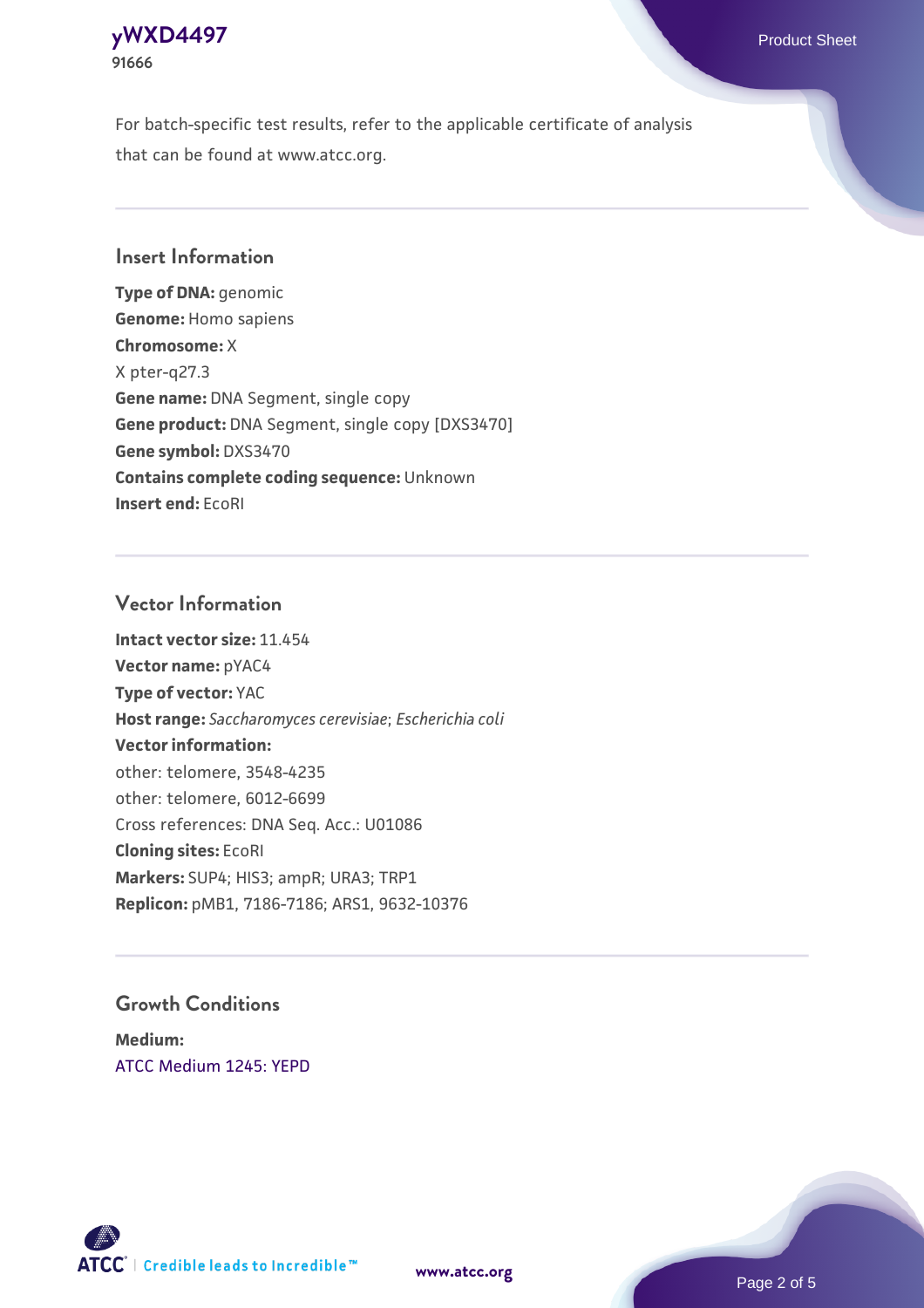**[yWXD4497](https://www.atcc.org/products/91666)** Product Sheet **91666**

**Temperature:** 30°C

#### **Notes**

More information may be available from ATCC (http://www.atcc.org or 703- 365-2620).

# **Material Citation**

If use of this material results in a scientific publication, please cite the material in the following manner: yWXD4497 (ATCC 91666)

#### **References**

References and other information relating to this material are available at www.atcc.org.

#### **Warranty**

The product is provided 'AS IS' and the viability of ATCC® products is warranted for 30 days from the date of shipment, provided that the customer has stored and handled the product according to the information included on the product information sheet, website, and Certificate of Analysis. For living cultures, ATCC lists the media formulation and reagents that have been found to be effective for the product. While other unspecified media and reagents may also produce satisfactory results, a change in the ATCC and/or depositor-recommended protocols may affect the recovery, growth, and/or function of the product. If an alternative medium formulation or reagent is used, the ATCC warranty for viability is no longer valid. Except as expressly set forth herein, no other warranties of any kind are



**[www.atcc.org](http://www.atcc.org)**

Page 3 of 5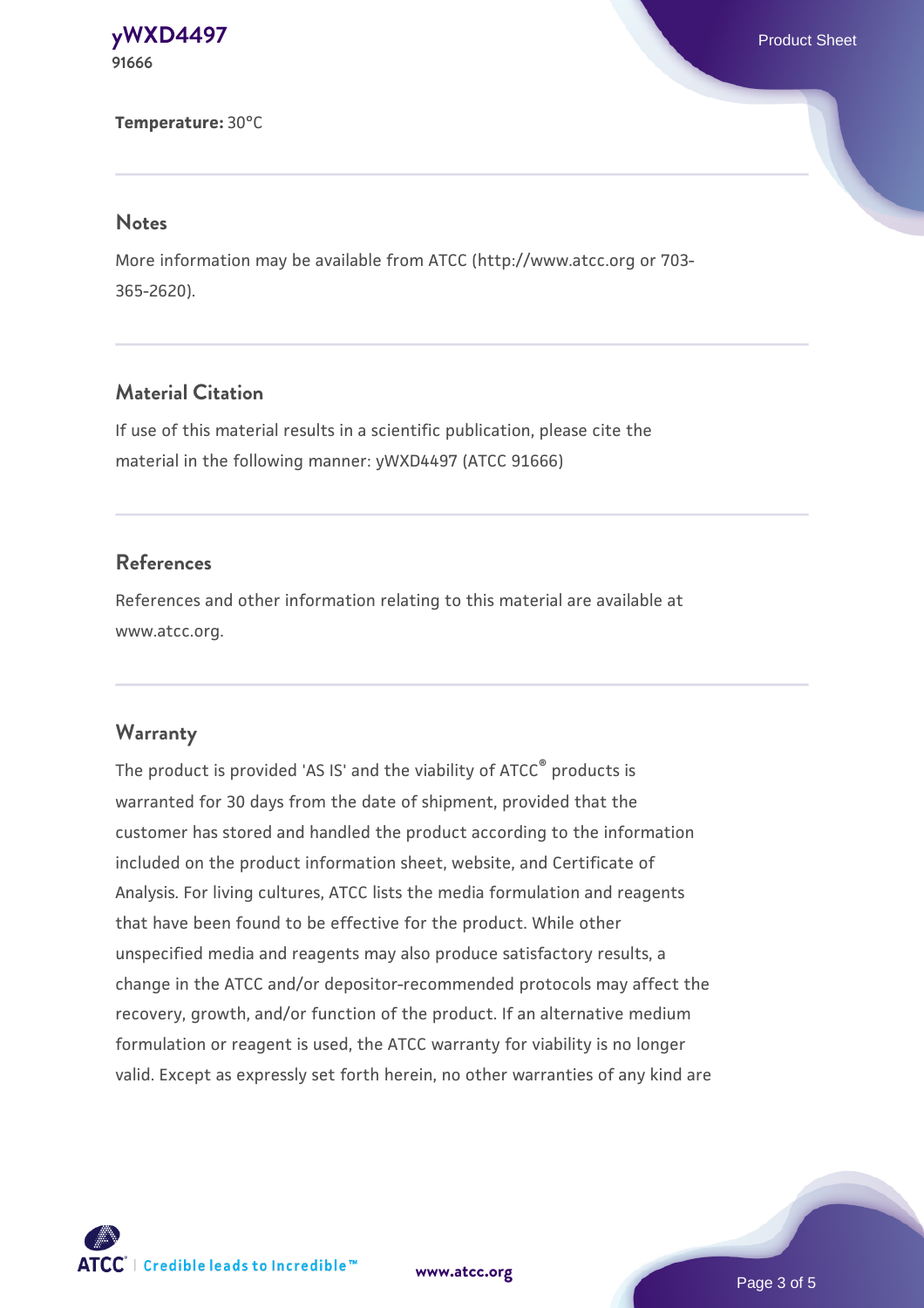**91666**

provided, express or implied, including, but not limited to, any implied warranties of merchantability, fitness for a particular purpose, manufacture according to cGMP standards, typicality, safety, accuracy, and/or noninfringement.

### **Disclaimers**

This product is intended for laboratory research use only. It is not intended for any animal or human therapeutic use, any human or animal consumption, or any diagnostic use. Any proposed commercial use is prohibited without a license from ATCC.

While ATCC uses reasonable efforts to include accurate and up-to-date information on this product sheet, ATCC makes no warranties or representations as to its accuracy. Citations from scientific literature and patents are provided for informational purposes only. ATCC does not warrant that such information has been confirmed to be accurate or complete and the customer bears the sole responsibility of confirming the accuracy and completeness of any such information.

This product is sent on the condition that the customer is responsible for and assumes all risk and responsibility in connection with the receipt, handling, storage, disposal, and use of the ATCC product including without limitation taking all appropriate safety and handling precautions to minimize health or environmental risk. As a condition of receiving the material, the customer agrees that any activity undertaken with the ATCC product and any progeny or modifications will be conducted in compliance with all applicable laws, regulations, and guidelines. This product is provided 'AS IS' with no representations or warranties whatsoever except as expressly set forth herein and in no event shall ATCC, its parents, subsidiaries, directors, officers, agents, employees, assigns, successors, and affiliates be liable for indirect, special, incidental, or consequential damages of any kind in connection with or arising out of the customer's use of the product. While reasonable effort is made to ensure authenticity and reliability of materials on deposit, ATCC is not liable for damages arising from the misidentification or misrepresentation of such materials.



**[www.atcc.org](http://www.atcc.org)**

Page 4 of 5